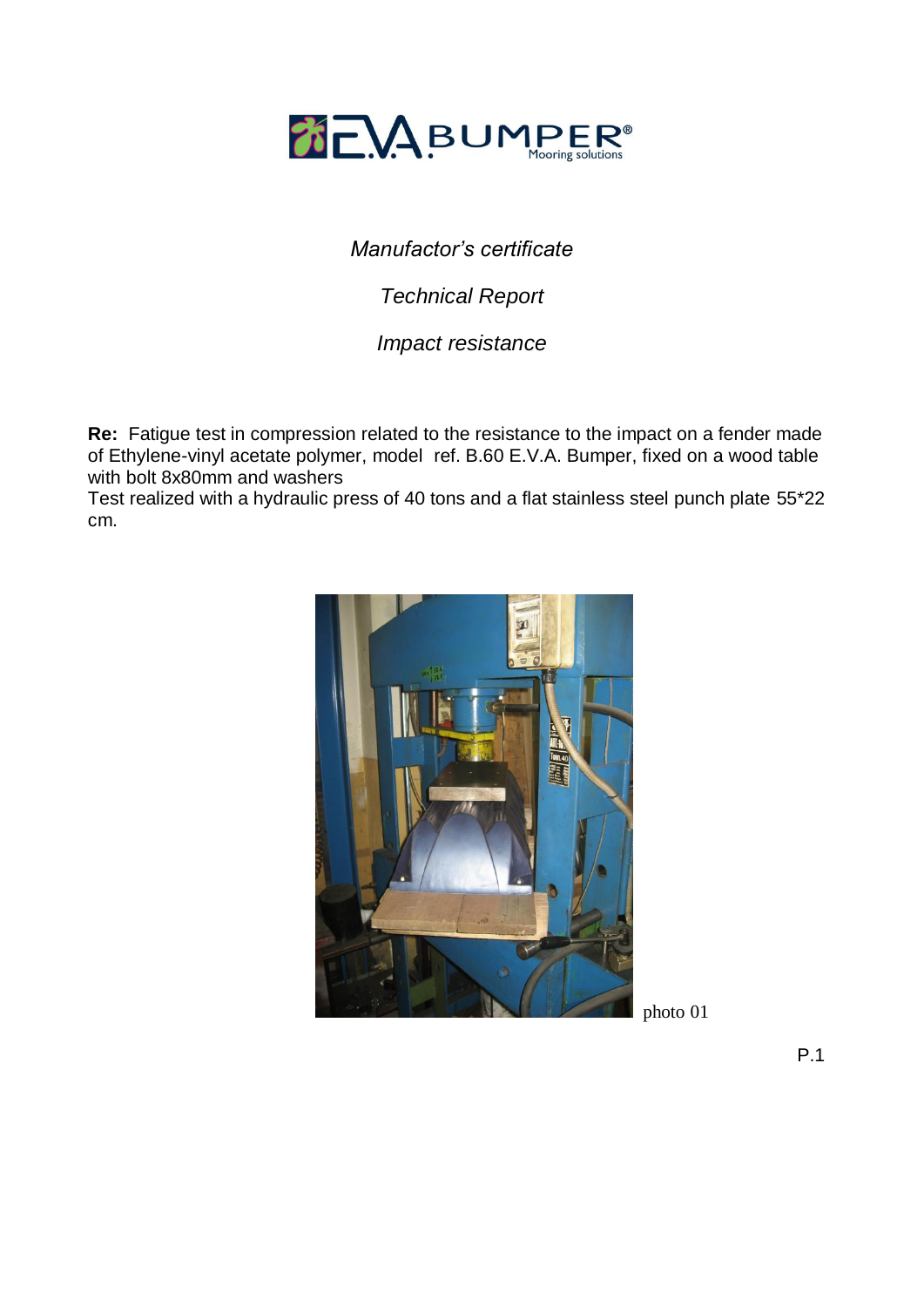## **Test method:**

The fender have been submitted to progressive loads up to 3.500 kg

- 1) The press has begun a first compression of 500 kg / 5 KNw and the punch in the fender is penetrated for 2 centimeters, making to compress only the first leaning hump.
- 2) *the* next pressure of 1.000 kg / 9,80 KNw has begun the deformation of the fender and the punch has begun to penetrate the fender for 4 cm ( photo 02)





Photo 02 P.2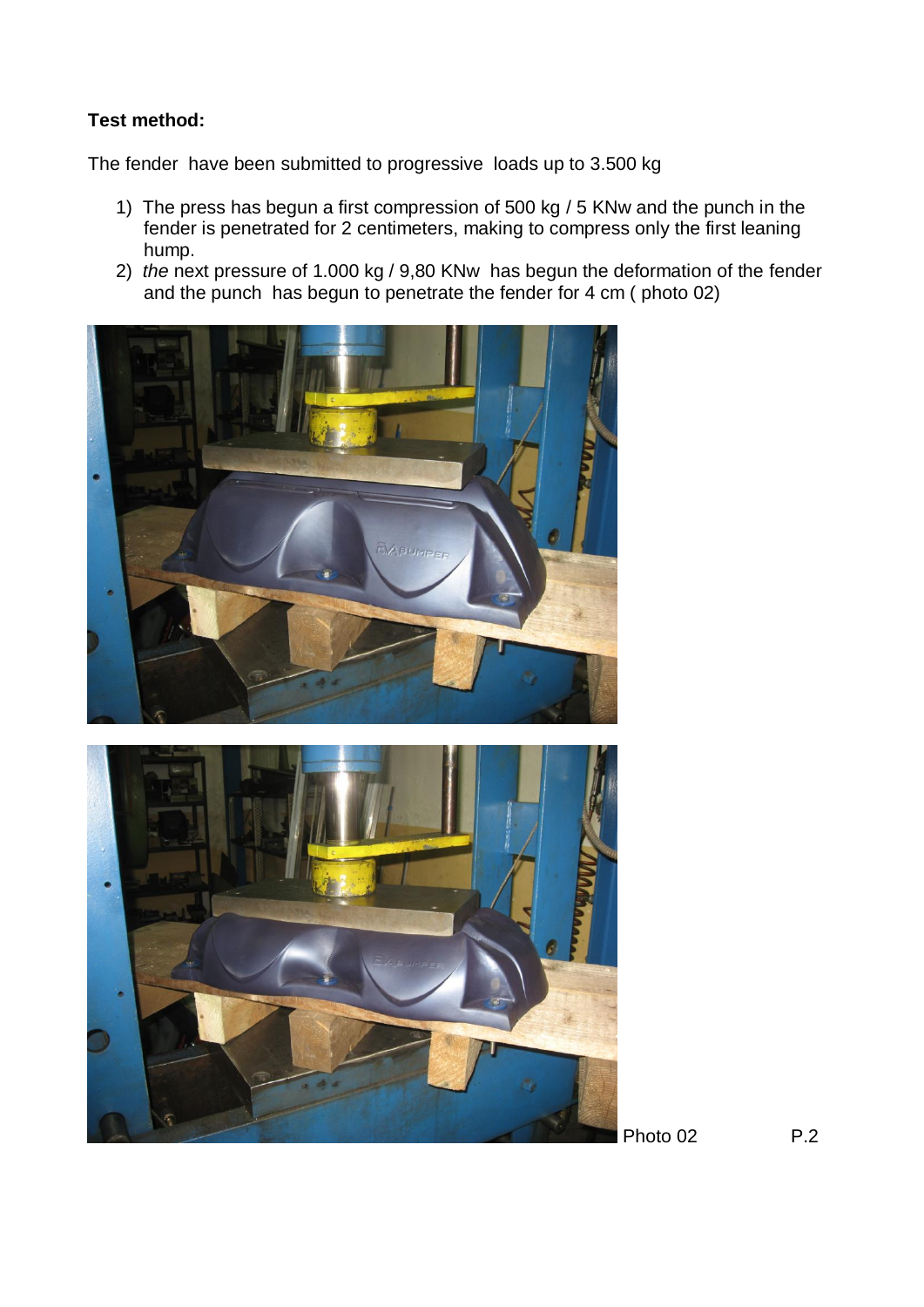3) the pressure has been increased to 2.500 kg / 24,51 KNw and the punch has penetrate the fender for 6 cm



photo 04

4) the pressure has been increased to 4000 kg / 39,22 KNW and the punch has penetrate the fender for 10 cm

( photo 04-05 )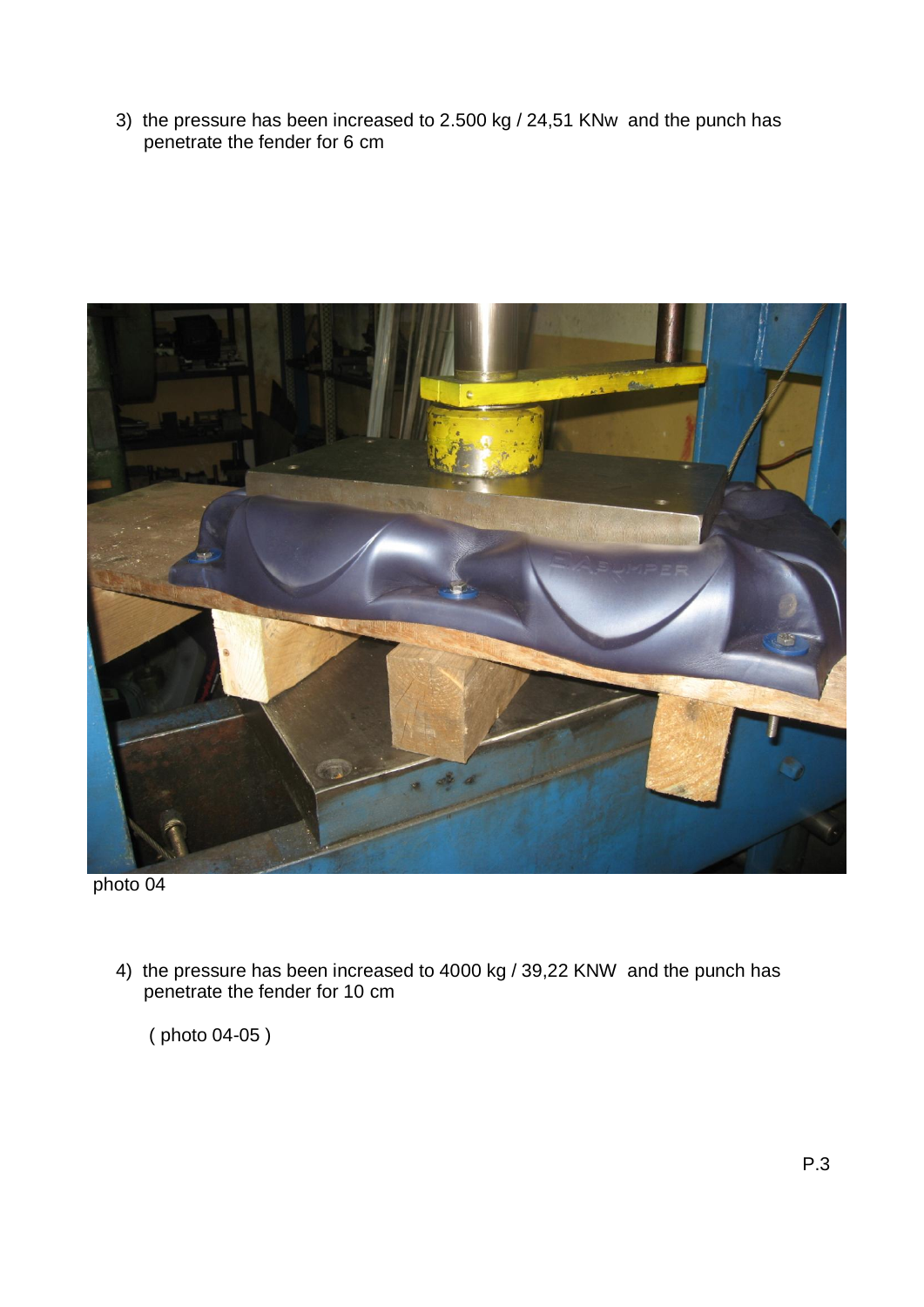5) Then the test was repeated several time with the maximum pressure applied of 4000 kg / 39,22 KNw



(Photo 05)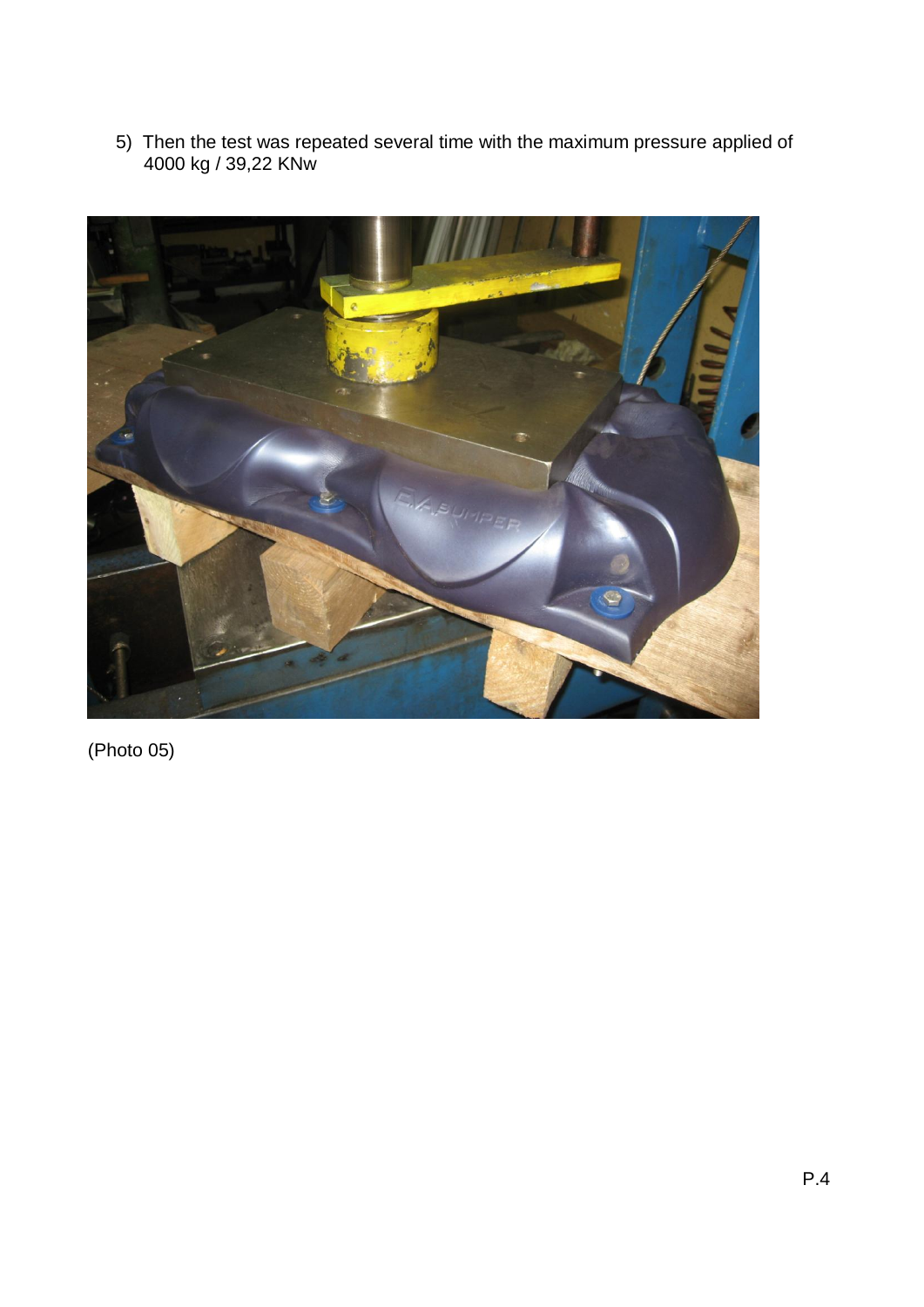

photo 06

## **Results:**

the tests have daily been repeated for a week.

After these tests of compression, the fenders have not suffered perennial deformations, there have been no cuts or yieldings or tears.

the fender after an initial phase of light deformation, it returns to his initial form. Also the points of fixing have not introduced breakups after the perpendicular tests of compression. (Photo  $06 - 06$  bis)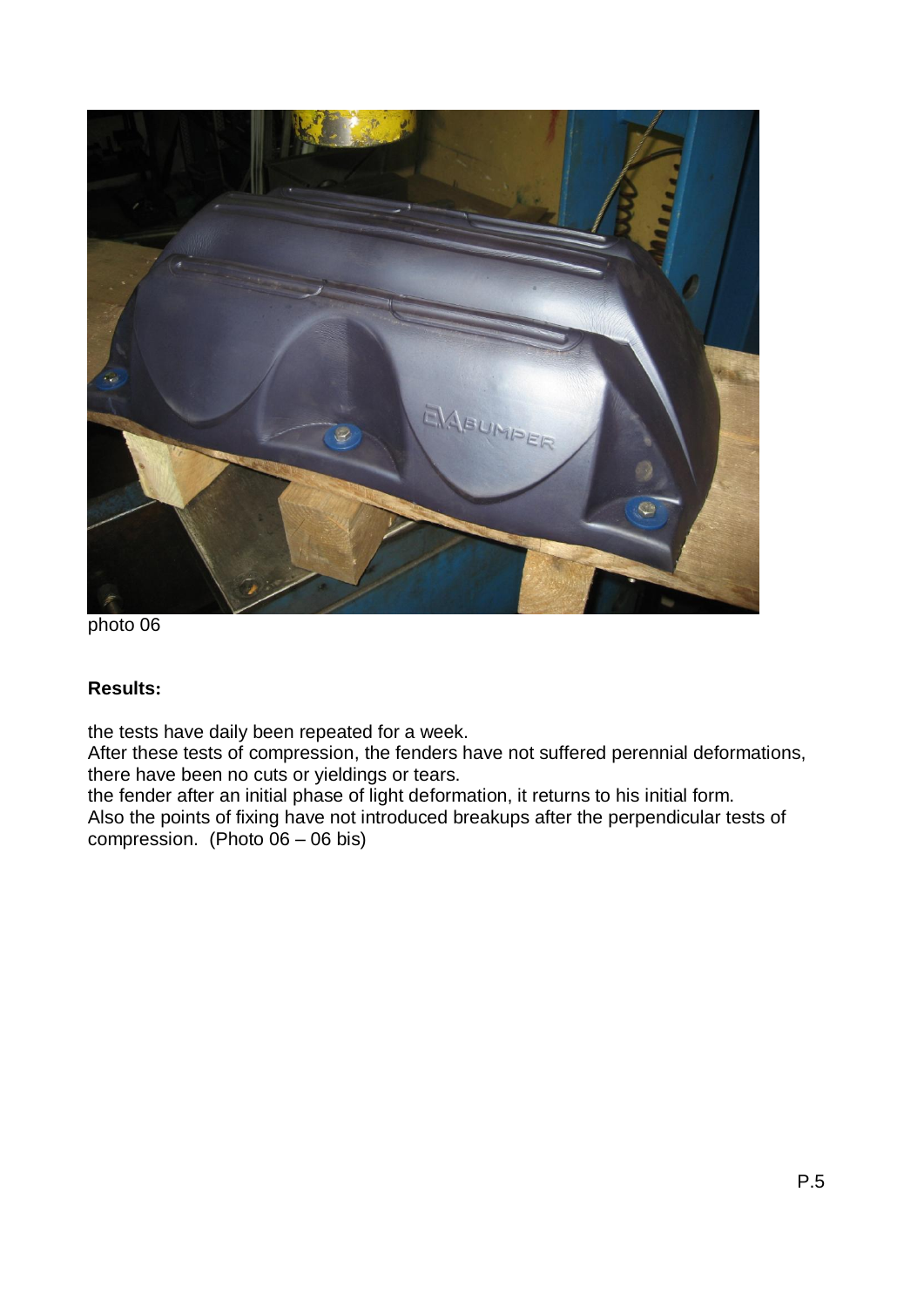





photo 06 bis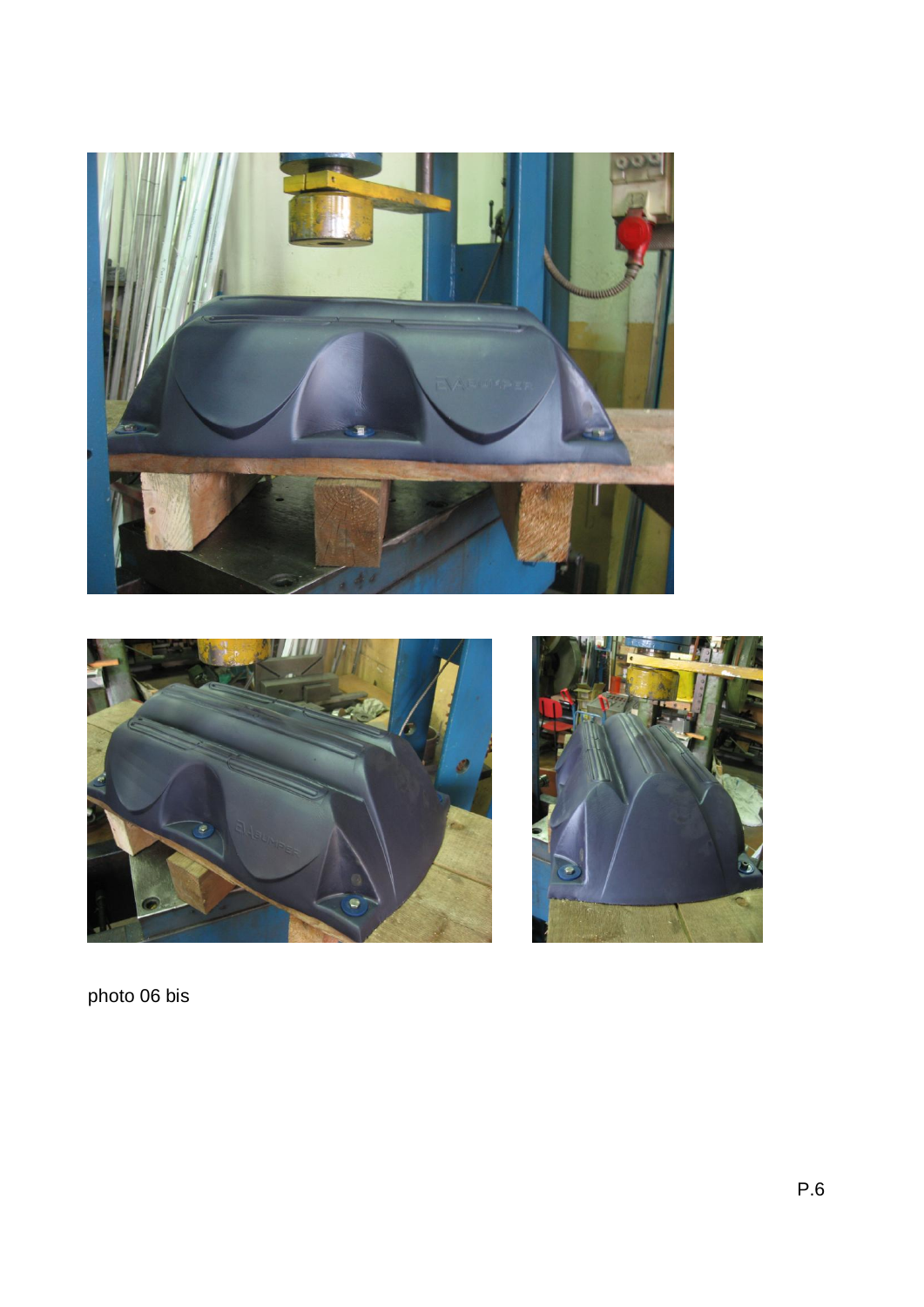## **LAB TEST REPORT**

| Component:             | EVA                  | Production Material: PK60NY |            |
|------------------------|----------------------|-----------------------------|------------|
| Supplier/Factory:      |                      | Customer:                   |            |
| Supplier/Country:      |                      | Sales Factory:              |            |
| Description:           | Injection molded EVA | MQF. NO.:                   |            |
| Color(S):              | NY                   | Produce Date:               | 2009.08.21 |
| Model No./Style:       | Injection            | Tested Date:                | 2009.08.27 |
| P.O./Lot No.:          |                      | Finished Date:              |            |
| Locale Temp $(C)$ 23°C |                      | <b>Relative Humidity</b>    |            |

| <b>ITEM</b><br>TEST          | <b>METHOD</b>       | <b>UNIT</b>              | <b>RESULT</b><br><b>TEST</b> | Medium | Test<br>Standard |
|------------------------------|---------------------|--------------------------|------------------------------|--------|------------------|
| <b>Hardness</b>              | <b>ASTM D-2240</b>  | <b>ASKER C</b>           | 60 60.2 60.3 60 61.8         | 60.2   |                  |
| Specific Gravity             | <b>ASTM D-3574</b>  | g/cm <sup>3</sup>        | 0.1688                       | 0.1688 |                  |
| Tensile Strength             | ASTM D-412          | kg/cm <sup>2</sup>       | 20.4 24.1 22.8               | 22.8   |                  |
| Elongation                   | ASTM D-412          | $\boldsymbol{^{0}/_{0}}$ | 148 132 120                  | 132    |                  |
| Tear Strength                | ASTM D-624          | Kg/cm                    | 8.5 7.9 7.7                  | 7.9    |                  |
| Split Tear                   | <b>ASTM D-3574</b>  | Kg/cm                    | 1.7 1.7<br>1.7               | 1.7    |                  |
| Compression Set <sup>1</sup> | ASTM D-395          | $\frac{1}{2}$            |                              |        |                  |
| <b>DIN Abrasion</b>          | SATRA TM174         | mm <sup>3</sup>          |                              |        |                  |
| Resilience                   | <b>ASTM D2632-0</b> | $^0\prime_0$             | 39 39 39                     | 39     |                  |
| Shrinkage.                   | 70℃/40mins          | $^{0}/_{0}$              | $1.2$ 1.1                    | 1.2    |                  |

Lab test report of the material used for producing the all range of E.V.A. Bumpers

The Ethylene-vinyl acetate polymer, is a closed cell material that combines with success the elevated level of characteristics of the poliuretanis of high quality.

- Resistance to the degradation
- Resistance to the atmospheric agents
- Resistance to the UVA
- Good stability to present oils and solvents in the water's port
- Elevated elasticity
- Elevated resistance to the usury, to the laceration and the compression